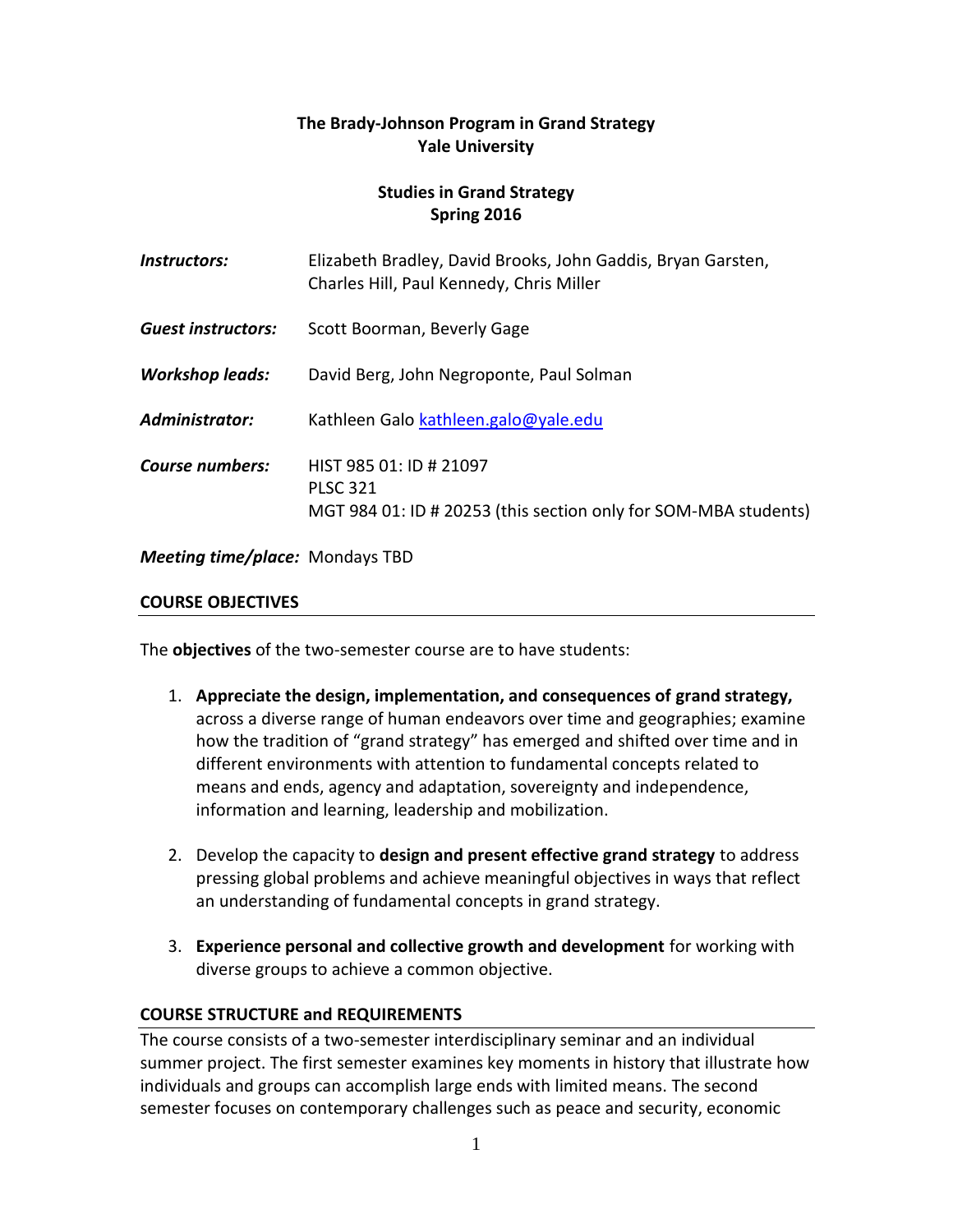stability and progress, climate change, global health, and human rights and political accountability. This second semester includes team strategy briefs, as well as a crisis simulation.

Students must take both semesters of the seminar, which does involve several evening meetings for required workshops and speaker events. They must also conduct a summer research project or internship focusing on some aspect of strategy, whether of a historical or a contemporary character. They are also expected to attend separately scheduled faculty workshops and lectures by distinguished guests.

### **REQUIRED WORKSHOPS**

**Leadership development workshops (3 Monday evenings in spring semester)** Students will participate in 3 experiential learning workshops to develop greater capacity to work effectively in groups. Topics may include hierarchy and authority, relations between the parts and the whole, artifacts and culture in groups, and leadership as a relational concept. These workshops will help students prepare for the fall semester's group projects and various leadership roles. **The primary instructors for these will be David Berg and Elizabeth Bradley.**

**Financial communications workshops (3 Monday evenings in spring semester)** Students will participate in 3 workshops on how to communicate to the public about complex and controversial topics related to finance and monetary policy. Student will study how a selected issue was covered in the popular press and develop greater expertise in framing complex issues for lay audiences. **The primary instructor for these will be Paul Solman.**

**Diplomacy workshops (3 Sunday evenings in either spring or fall semesters)** Students will participate in 3 workshops (students will select to do these in the spring or the fall semesters to understand: 1) negotiations and lessons learned from direct personal experience with Vietnam, NAFTA, Environmental and UN negotiations; 2) intelligence, including lessons from having daily contact with the President; and 3) China, based on experiences of a career in Hong Kong, traveling with Kissinger on one of his trips to Beijing in 1972 and having assisted in the leadership of the US-China Strategic Political Dialogue. **The primary instructor for these will be Ambassador John Negroponte.**

### **Communications workshop (once over the two semesters)**

Each student will be required to have one session during the two-semesters of grand strategy in which they are taped giving a brief talk with critique and practice with peers and Paul Solman to enhance the effectiveness of public communications. These will be arranged at the students' and instructors' convenience. **The primary instructor for these will be Paul Solman.**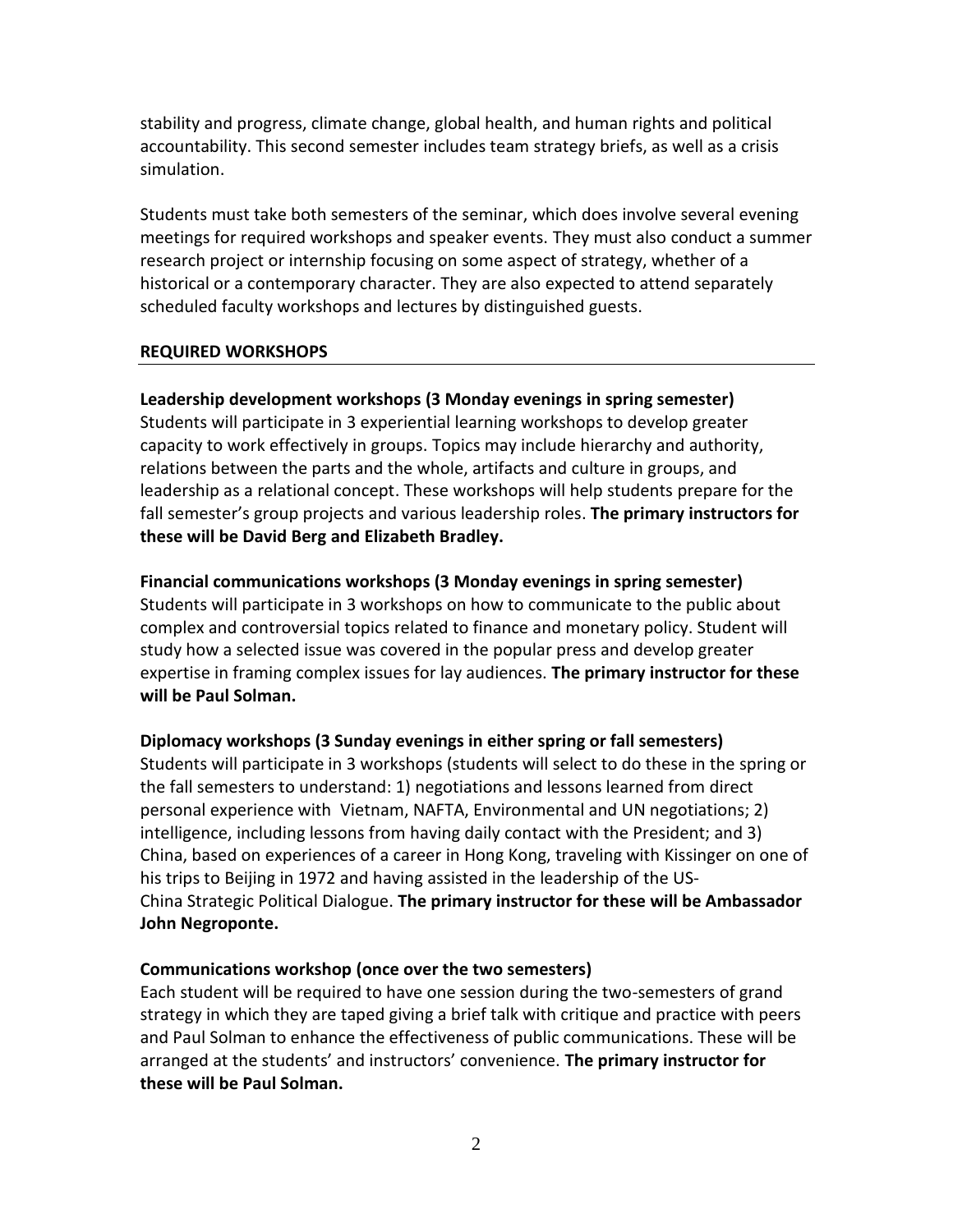## **SUMMER RESEARCH PROJECTS**

During the spring semester, each student will consult with the GS faculty on a summer project. Projects will research a question of grand strategy in a global context, in preparation for a paper on the topic to be written in the fall semester. Students may spend part or all of their summer on their research project. Before conducting the project, students will be required to review existing literature to attain a focused research question and work with faculty to devise a research methodology—whether based on archives, interviews, or other data collection—and a research plan and schedule. Students requiring funds for travel or expenses can apply for Grand Strategy research funding, which will average \$2,500 – \$3,000 per student. Students are highly encouraged to seek out supplementary research funds.

### **ASSIGNMENTS AND GRADING**

## **REQURIED READING OVER WINTER BREAK**

- 1. Isaiah Berlin, "The Hedgehog and the Fox," in his *The Proper Study of Mankind* (New York: Farrar, Straus and Giroux, 1997): 436-98.
- 2. John Lewis Gaddis, "Crossing the Hellespont," Ms, December 9, 2014.
- 3. Hal Brands, *What Good is Grand Strategy,* Cornell University Press, 2013
- 4. Lawrence Freedman, *Strategy*, Oxford University Press, 2013.
- 5. Winston Churchill, *Painting as a Pastime* (New York: Cornerstone Library Publications, 1950, orig. pub. 1932 in Churchill, *Amid These Storms*).

### **WRITTEN ASSIGNMENTS**

Assignments include two short papers (5-7 pages) and one longer paper (12-15 pages). The two shorter papers are with 25% each; the longer paper is worth 40%, and class participation is worth 10%.

The **first paper** (5-7 pages) will ask students to put themselves in one of the many critical decision points we have studied in class through Week 6 (Clausewitz) and analyze the context, the decisions made, and the impact of these decisions within the larger context. What went right and why? What went wrong and why? If you could consult to the system at that point in time, what advice might you give the key players?

The **second paper** (5-7 pages) will ask students to select a moment in time from the second half of the class and analyze the grand strategy (or lack thereof) at work. Briefly describe the landscape, the primary objective, the strategy or strategies undertaken and the implementation tactic used. Did it work? Explain your answer and propose a set of reasons for the outcome you deem as a success, a failure, or both.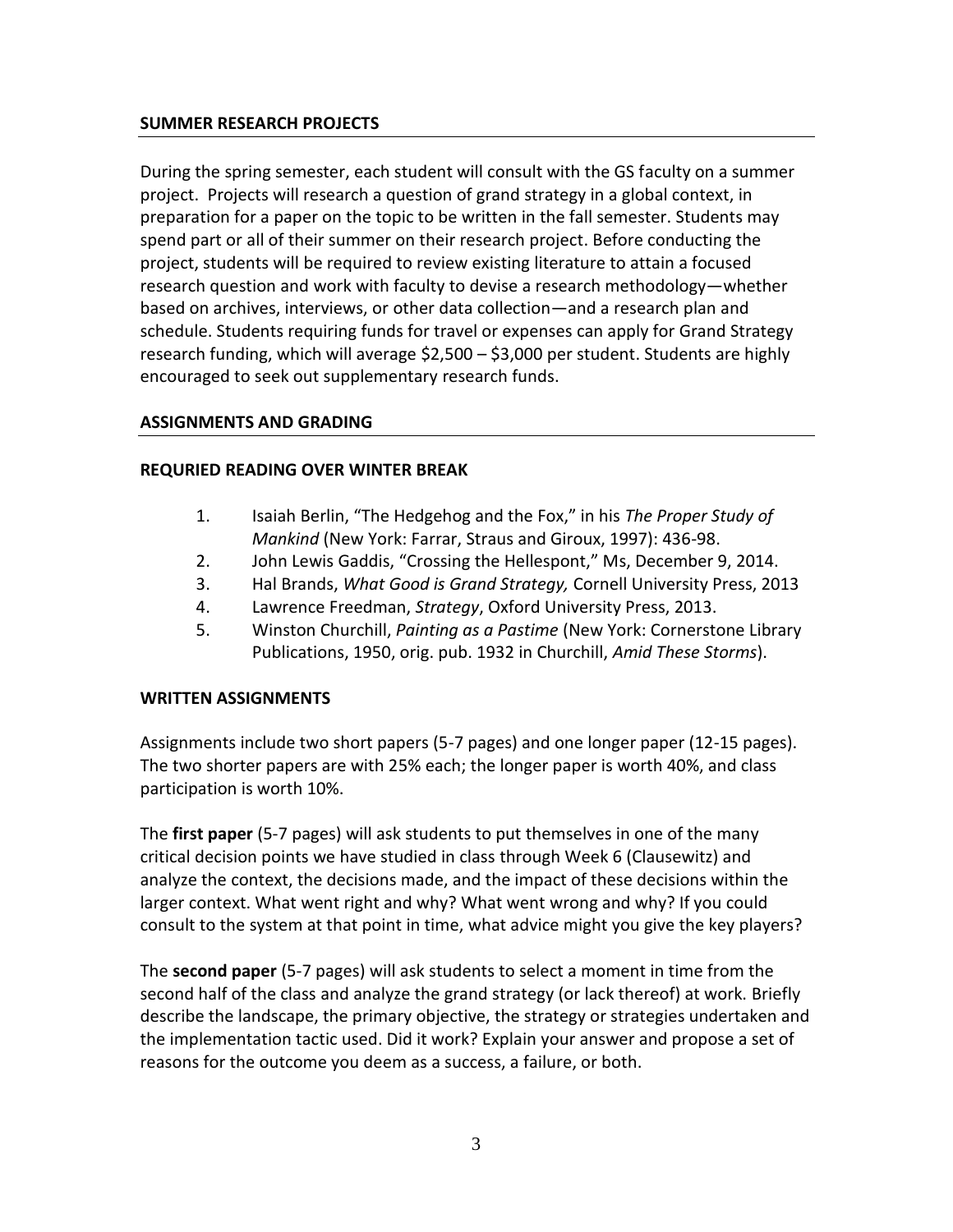The **final paper** (12-15 pages) will be a proposal for the summer project. The paper should accomplish three main tasks. First, it should set up a clear question pertinent to grand strategy in a global context that the research intends to answer. Second, the paper should analyze existing research on the question, stating why previous approaches have been insufficient, identifying the gap that persists, and how your work with fill that gap. Third, the paper should outline what methods the student will undertake on the summer project, explaining why this is the best approach. Papers can, but need not, include work that forms the basis of a senior essay. You may also propose another topic to the instructors.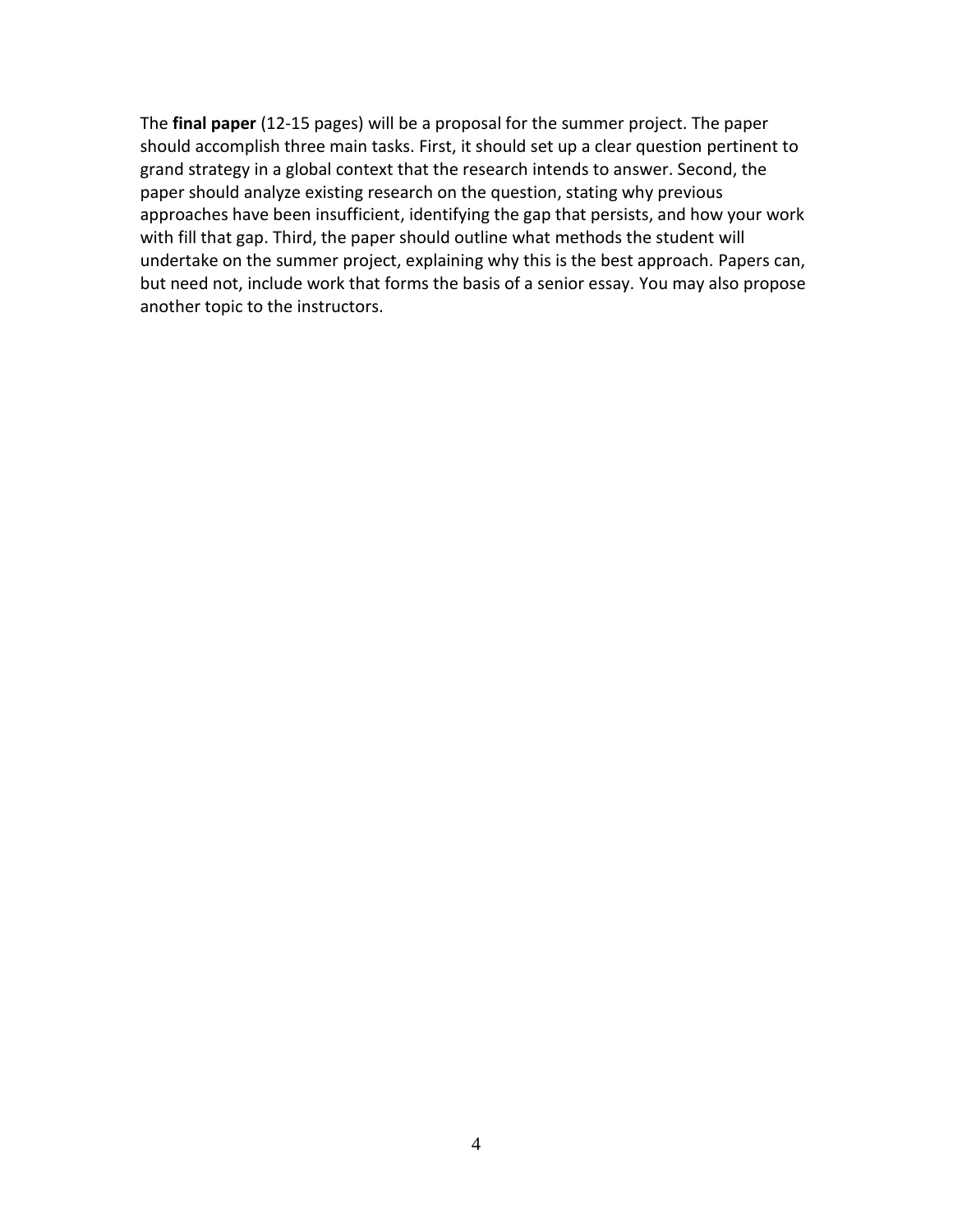## **Studies in Grand Strategy Spring Syllabus 2016**

# **Week 1 (January 22 and January 25) Grand Strategy and Sun Tzu's The Art of War (Bradley, Boorman)**

*This class provides context and framing that will be revisited throughout the semester and year in the seminar. We will examine Sun Tzu (~544-496 BC), the earliest of the texts we will read, which tackles critical problems of how to conduct war, the major pastime of his era in China. We will consider Sun Tzu in the context of the time of the writing, discuss the goals, strategies, and relationships that underpin the writing, and consider the degree to which Sun Tzu represents grand strategic thinking.* 

Sun Tzu, *The Art of War*, translated by Samuel B. Griffith (New York: Oxford University Press, 1963). Full text.

Henry Kissinger, *On China* (New York: Penguin, 2011). Ch. 1: "The Singularity of China," pp. 5-32, esp. "Chinese *Realpolitik* and Sun Tzu's *Art of War*," pp. 22-32.

Mark Edward Lewis, "Warring States Political History," *The Cambridge History of Ancient China*, eds. Michael Loewe and Edward L. Shaughnessy (Cambridge: Cambridge University Press, 1999), pp. 587-650.

Isaiah Berlin, "The Hedgehog and the Fox," in *The Proper Study of Mankind* (New York: Farrar, Straus and Giroux, 1997), pp. 436-98.

# **Week 2 (January 25 and January 22) Thucydides on Democracy and Empire (Garsten, Hill)**

*Ancient Athens was a democracy and an empire. This class will delve into the links and tensions between democracy and empire as they emerged during the long war between Athens and its rival, Sparta. How did naval power help make democracy possible, and how did naval expansion bring democracy into crisis? How did democratic decisionmaking strengthen Athens, and how did it contribute to the disastrous Athenian invasion of Sicily and consequent defeat? What motivations fueled Athenian leaders, according to Thucydides: self-interest, self-defense, principle, ambition? What kinds of narratives did Thucydides, the historian, tell, and what sort did he leave out? Why is Thucydides known as the father of realism?*

Thucydides, *The Peloponnesian War* (c.400 B.C.), trans. Rex Warner, ed. M.I. Finley (Baltimore: Penguin Classics, 1954), pp. 72-87, 132-164, 212-223, 236-245, 265-290, 400-429, 437-442, 447-454, 496-516, 525-537, with particular focus on Pericles Funeral Oration, the Melian Dialogue, and the Sicilian Expedition. Gaddis, John "Long Walls," Manuscript, December 8, 2014.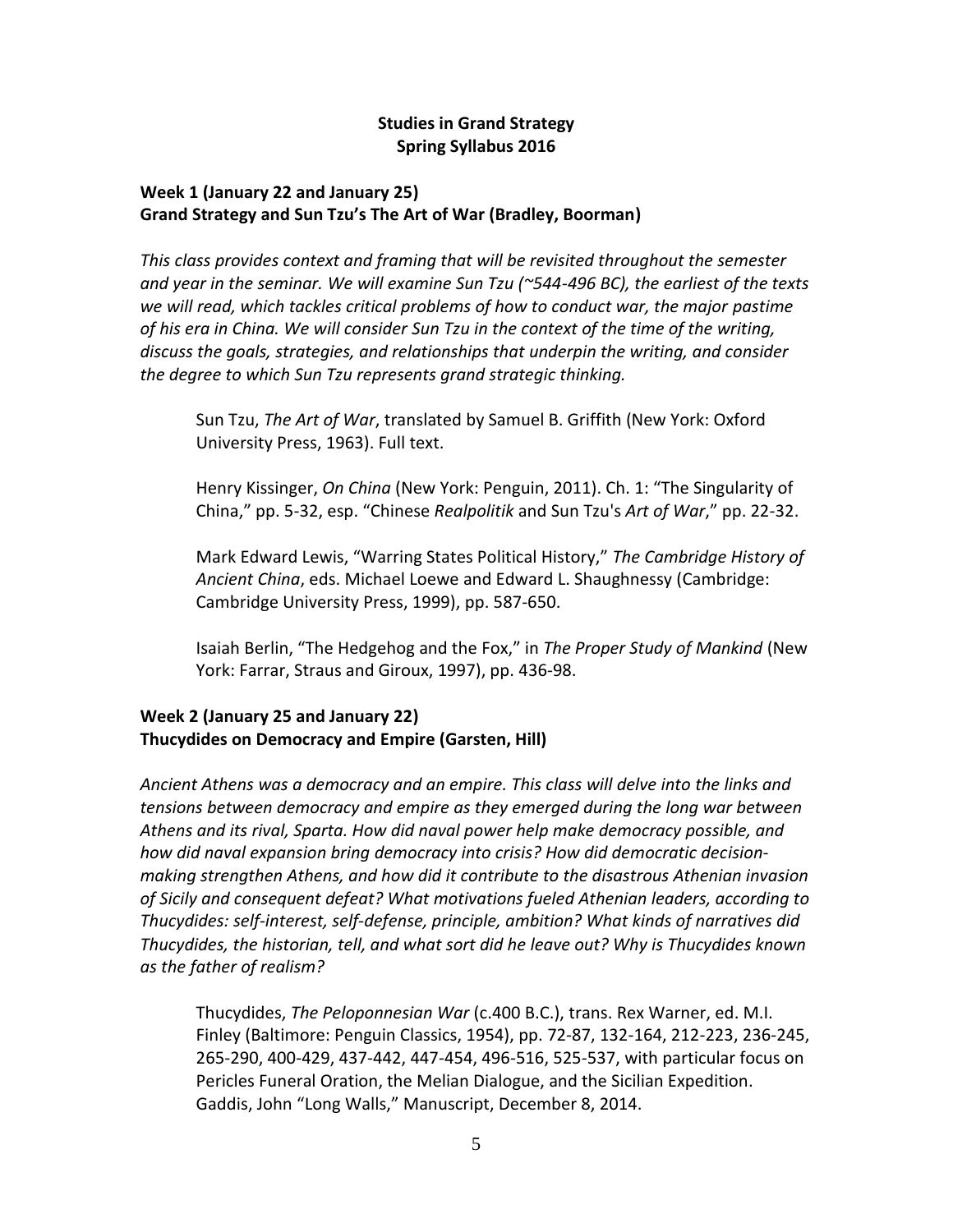### **Week 3 (February 1 and February 8) Augustus and the Roman Empire (Gaddis, Bradley)**

*In this session we will consider the Roman Empire as a unipolar world, a power configuration not to be seen again until the United States emerged as the world's only super-power after the Cold War ended. We will explore the question of whether Roman hegemony reflected the existence of what we would now consider to be a grand strategy and if so what it was. Emphasis will be placed on the reasons the empire rose and fell, and why it lasted as long as it did. We will also consider what if anything the United States, in its own 'unipolar moment', might learn from the Roman precedent.*

Anthony Everitt, *Augustus: The Life of Rome's First Emperor* (New York: Random House Trade Paperbacks, 2007). Full text.

## **Week 4 (February 8 and February 1) Machiavelli on Crafting a Modern Republic (Garsten, Brooks)**

*In ordinary language, Machiavelli's name stands for a ruthless, opportunistic approach to politics. For many scholars, Machiavelli is associated with the republicanism of Italian city-states during the Renaissance. This class will explore the relation between ruthless realism and republicanism in Machiavelli's thought. We will focus on his understanding of the strategic challenge that the emergence of large, powerful and unified states in France and Spain posed to the independent Italian cities, on his view of the role that Christianity played in politics, on his argument for the benefits of partisan conflict, and on his account of political agency and virtue.*

Niccolo Machiavelli, *The Prince* (1513-1514), trans. Harvey C. Mansfield, 2nd ed. (Chicago: University of Chicago Press, 1998). Niccolo Machiavelli, Discourses on Livy, pp. [tba] Isaiah Berlin "The Originality of Machiavelli," in his *The Proper Study of Mankind* (New York: Farrar, Straus and Giroux, 1997): 269-325. John Gaddis, "Souls and States," Manuscript, 2015, chapter 4.

## **Week 5 (February 15 and February 22) Kant, Constitutionalism, and the Federalist Papers (Garsten and Hill)**

Immanuel Kant, "Perpetual Peace: A Philosophical Sketch" (1795), in Hans Reiss, ed., *Kant: Political Writings*, translated by H.B. Nisbet, 2nd ed (Cambridge: Cambridge University Press, 1991), pp. 93-130 (full text).

*Federalist* #1-13, 23-25, 28, 30-31, 37, 49-51.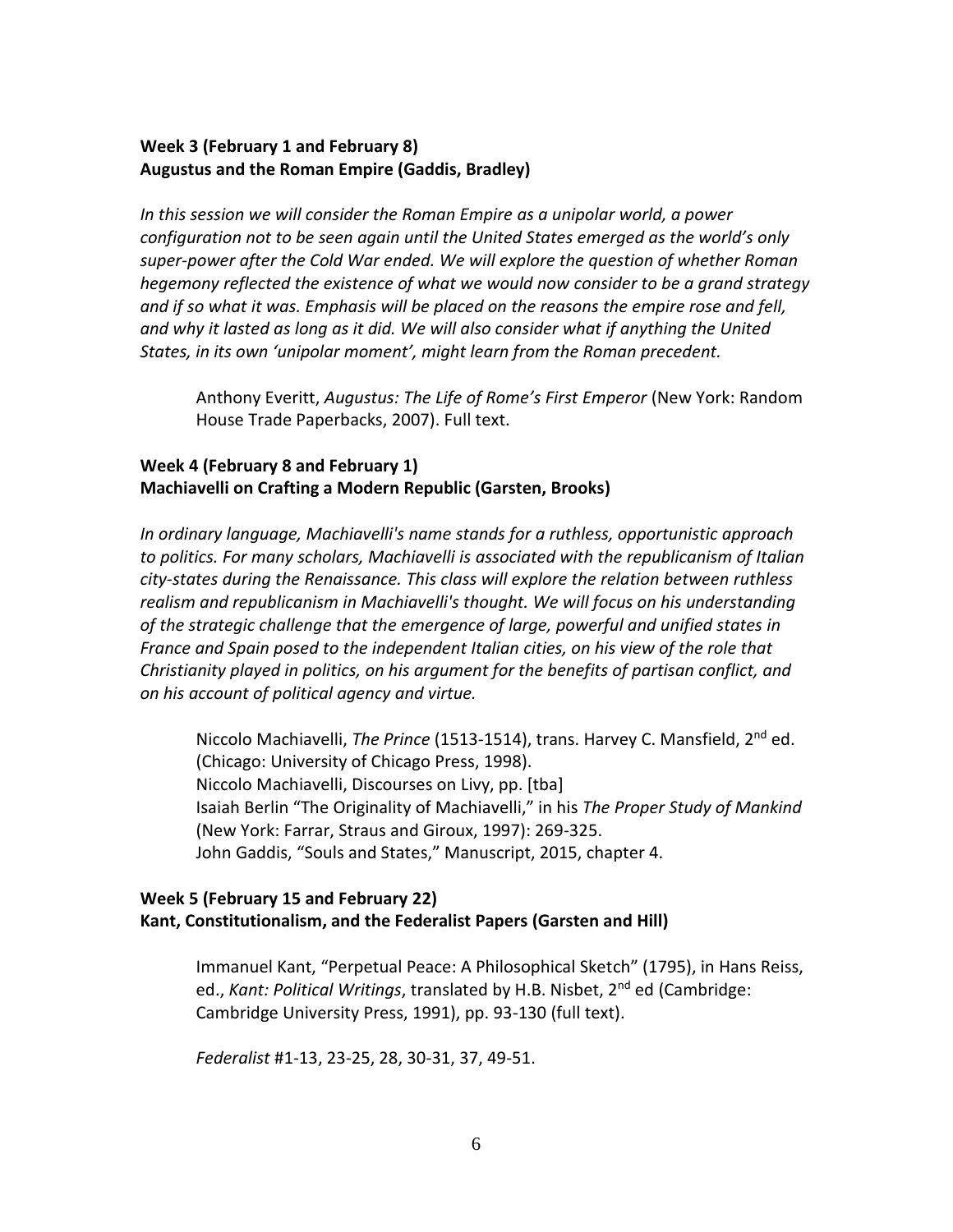# **Week 6 (February 22 and February 15) Clausewitz and** *On War* **(Gaddis, Bradley)**

*Europe began the 19th century with a devastating war, as the aftershocks of the French Revolution reverberated across Europe and as Napoleon's armies sought to redraw the map by force. Weeks 6 and 7 examine attempts to make sense of this surge of violence and to prevent its reoccurrence. Week 6 takes up the great military theorist Clausewitz, who fought in the Napoleonic Wars and who analyzed the relationship between war and politics. Week 7 turns to Europe's attempt to rebuild stability, examining systems based on values, commerce, and a balance of power.*

Carl von Clausewitz, *On War*, trans. Michael Howard and Peter Paret (New York: Knopf, 1993). Introductory essays by Paret, 'The Genesis of On War', pp. 3-28; Howard, 'The Influence of Clausewitz', pp. 29-49; and Bernard Brodie, 'The Continuing Relevance of On War', pp. 50-65. 'On the Nature of War', book I, chapters 1-8 'On the Theory of War', book II, chapters 1-6 'On Strategy in General: Strategy', book III, chapter 1 'The Attack: The Culminating Point of Victory', book VII, chapter 22 'War Plans: Introduction; Absolute War and Real War; War Is an Instrument of Policy', book VIII, chapters 1, 2, 6B

John Lewis Gaddis, "War, Peace, and Everything: Reflections on Tolstoy," unpublished article.

## **Week 7 (March 7 and March 28) European Order (Kennedy, Miller)**

*This week examines three distinct grand strategies employed in the mid-19th century to provide order in Europe from the end of the Napoleonic Wars in 1818 to the outbreak of World War I in 1914. These strategies involved: values, military power, and economic globalization. The strategy of Metternich (1773-1856) was to bind together the continents' elites, convincing them that war was not in their interests. The strategy of Bismarck (1815-1898)'s strategy was to demonstrate a balance of (military) power. The British Empire strategy created a global system based less on force – although force was used – and more on trade, migration, and finance.* 

Henry A. Kissinger, *A World Restored* (New York, Grosset and Dunlap, 1964). 'Introduction', 'The Continental Statesman', 'The Insular Statesman' and 'Metternich and the Definition of Political Equilibrium', chapters 1-4, pp. 1-61.

Paul W. Schroeder, *The Transformation of European Politics,* "Preface," p. viii-xiv and "An appraisal," p. 575-582.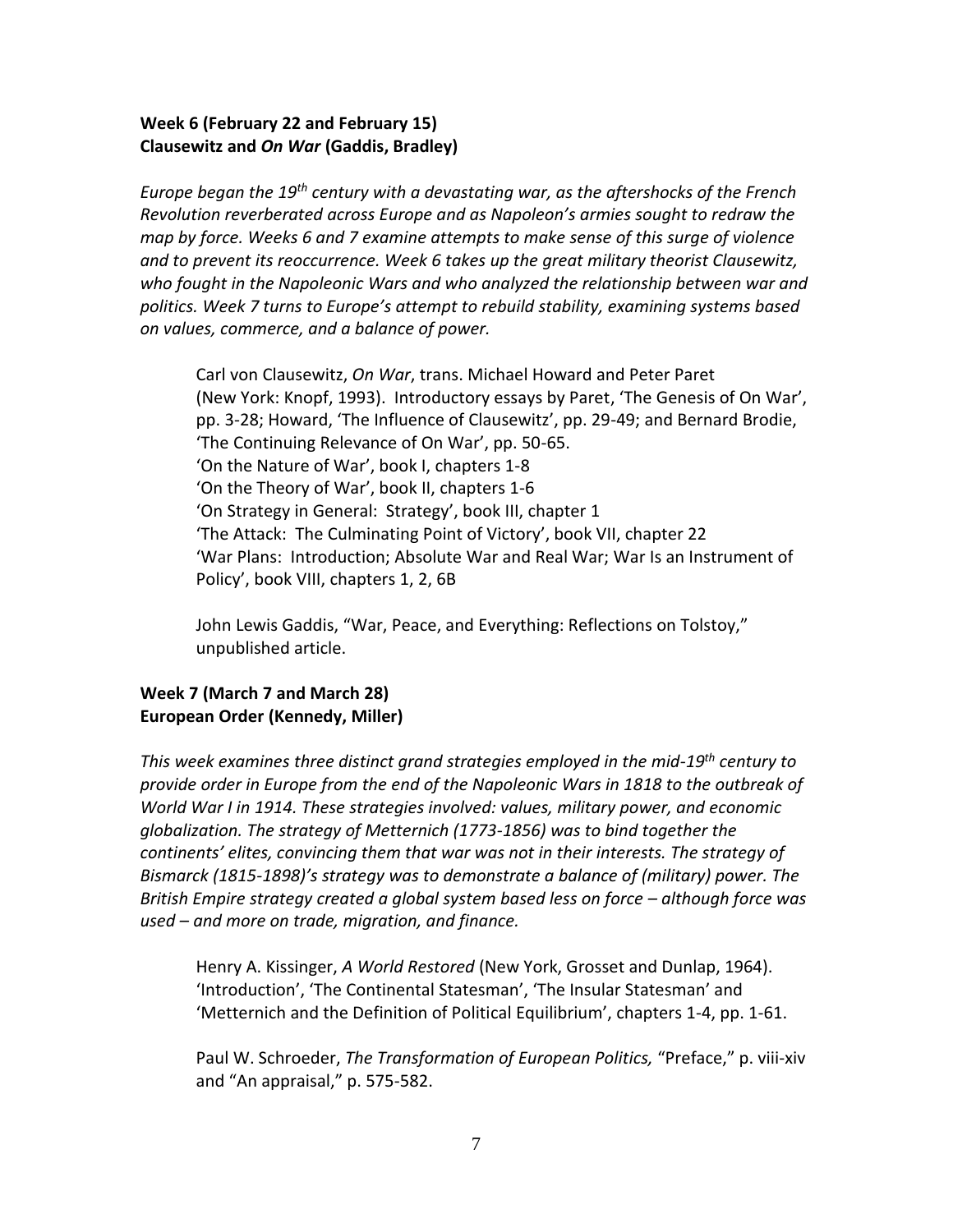Henry Kissinger, 'The White Revolutionary: Reflections on Bismarck', *Daedalus* 97, no. 3 (Summer 1968): 888-924.

John Darwin, *The Empire Project: The Rise and Fall of the British World System, 1830-1970* (Cambridge: Cambridge University Press, 2011), pp. 1-144.

# **Week 8 (March 28 and March 7) Lincoln and the Union (Brooks, Gaddis)**

*Weeks 8 and 9 examine strategies to deal with a fundamental tension between sovereignty and unity. We examine critical moments in the United States and Central Europe, as countries struggled to provide a stable institutional structure for democratic politics.*

Richard J. Cawardine, *Lincoln: A Life of Purpose and Power* (New York: Vintage, 2007).

# **Week 9 (April 4 all together) Nationalism and Polish Question (Snyder)**

Timothy Snyder, *The Reconstruction of Nations: Poland, Ukraine, Lithuania, Belarus, 1569-1999* (New Haven: Yale University Press, 2003), pp. 1-105, 207- 294.

Timothy Snyder, *Black Earth* (New York: Tim Duggan Books, 2015), chapter 2-5.

# **Week 10 (April 11 and April 18) Forging Peace: The End of World Wars (Miller, Gaddis)**

*This week examines two attempts to make peace. The First World War ended with only a temporary truce, while the second was followed by European Unification, the Marshall*  Plan, and a stable balance of power. What accounts for the difference? The class will *also examine the experience of attempting creation and governance of international institutions to sustain peace and negotiate changing circumstances.* 

Henry Kissinger, *Diplomacy* (New York: Simon and Schuster, 1995), ch. 9-12, pp*. 218-288.*

Charles Maier, "The Politics of Productivity: Foundations of American International Economic Policy After World War II," in Maier, ed. *In Search of Stability* (Cambridge: Cambridge University Press, 1988), pp. 121-153.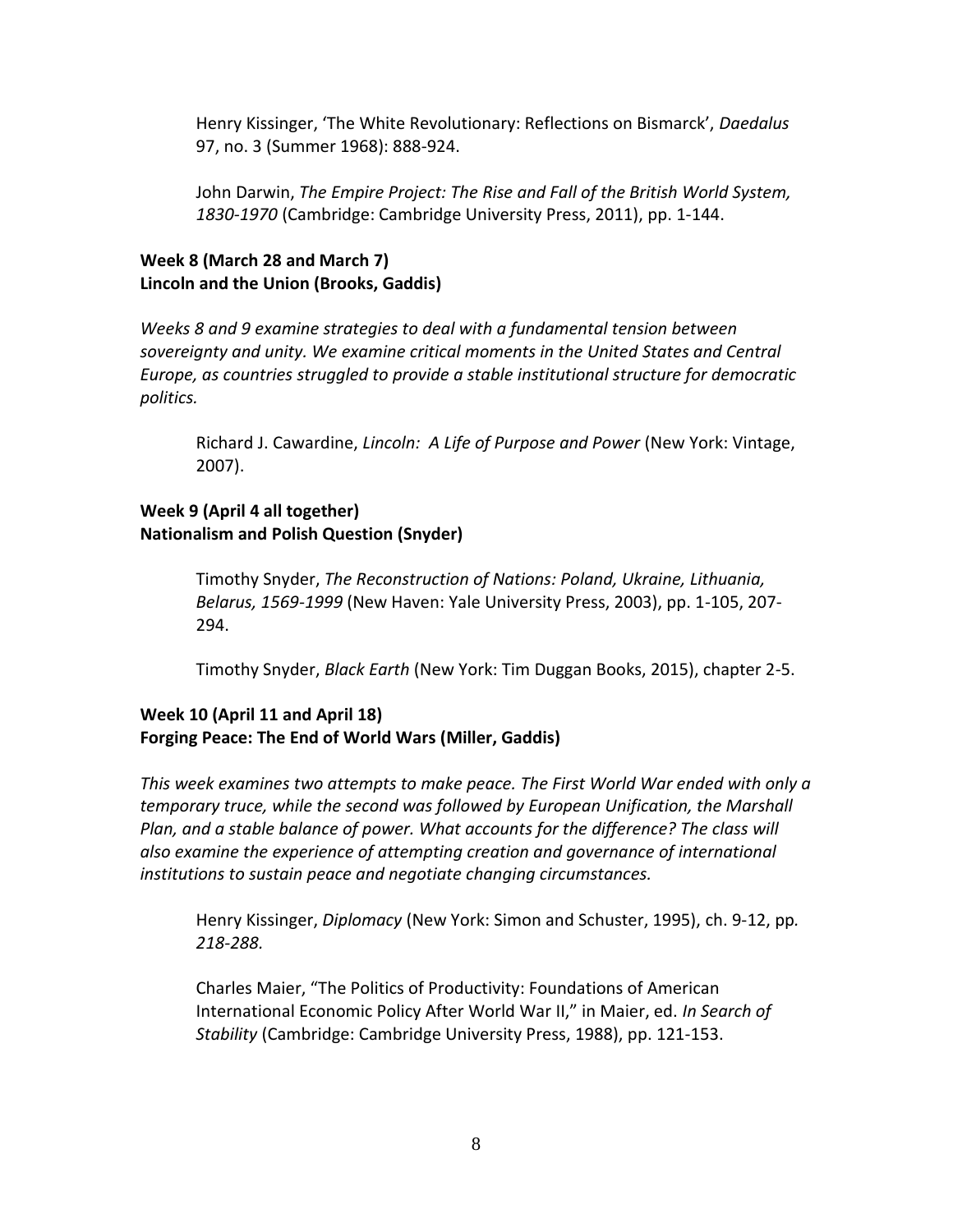John Gaddis, *The Long Peace: Inquiries into the History of the Cold War* (New York: Oxford University Press, 1987), "Spheres of Influences," p. 48-71 and "The Long Peace," p. 215-45.

John Ikenberry: *After Victory: Institutions, Strategic Restraint and the Rebuilding of Order after Major Wars* (Princeton: Princeton University Press, 2001), pp. 117- 215.

## **Week 11 (April 11 and April 18) Social Movements: U.S. Civil Rights (Gage)**

*This class will examine the use of grand strategy in making social change with application to strategies used by Martin Luther King and others in the U.S. Civil Rights Movement (1954-1968).*

Saul Alinsky, Rules for Radicals, "The Purpose," "Of Means and Ends," "In the Beginning," "Tactics," (New York: Vintage/Random, 1971).

Martin Luther King Jr., Why We Can't Wait, (New York: Harper and Row, 1964).

"Freedom Riders," documentary film, directed by Stanley Nelson (2010), available at http://www.pbs.org/wgbh/americanexperience/freedomriders/watch.

# **Week 12 (April 25) War on Poverty: U.S. Health and Health Care (Bradley)**

*This class will discuss the efforts by President Johnson to create national momentum to eradicate poverty in the US, with a focus on its influence on health and health care, leading up to present day tensions in the health care system. The grand strategy took poverty and ill health as the enemy: did it work? This session can bring us back to the beginning of how a society deals with what is individual and what is collective good.*

President Johnson's State of the Union address, 1964. <http://www.americanrhetoric.com/speeches/lbj1964stateoftheunion.htm>

Alice Sardell, *The US Experiment in Social Medicine*, (Pittsburgh: University of Pittsburgh Press, 1988), ch. 4, pp. 77-107.

Elizabeth Bradley and Lauren Taylor, *The American Health Care Paradox: Why Spending More is Getting Us Less,* (New York: Public Affairs Press, 2013), ch. 1-3, pp. 1-81.